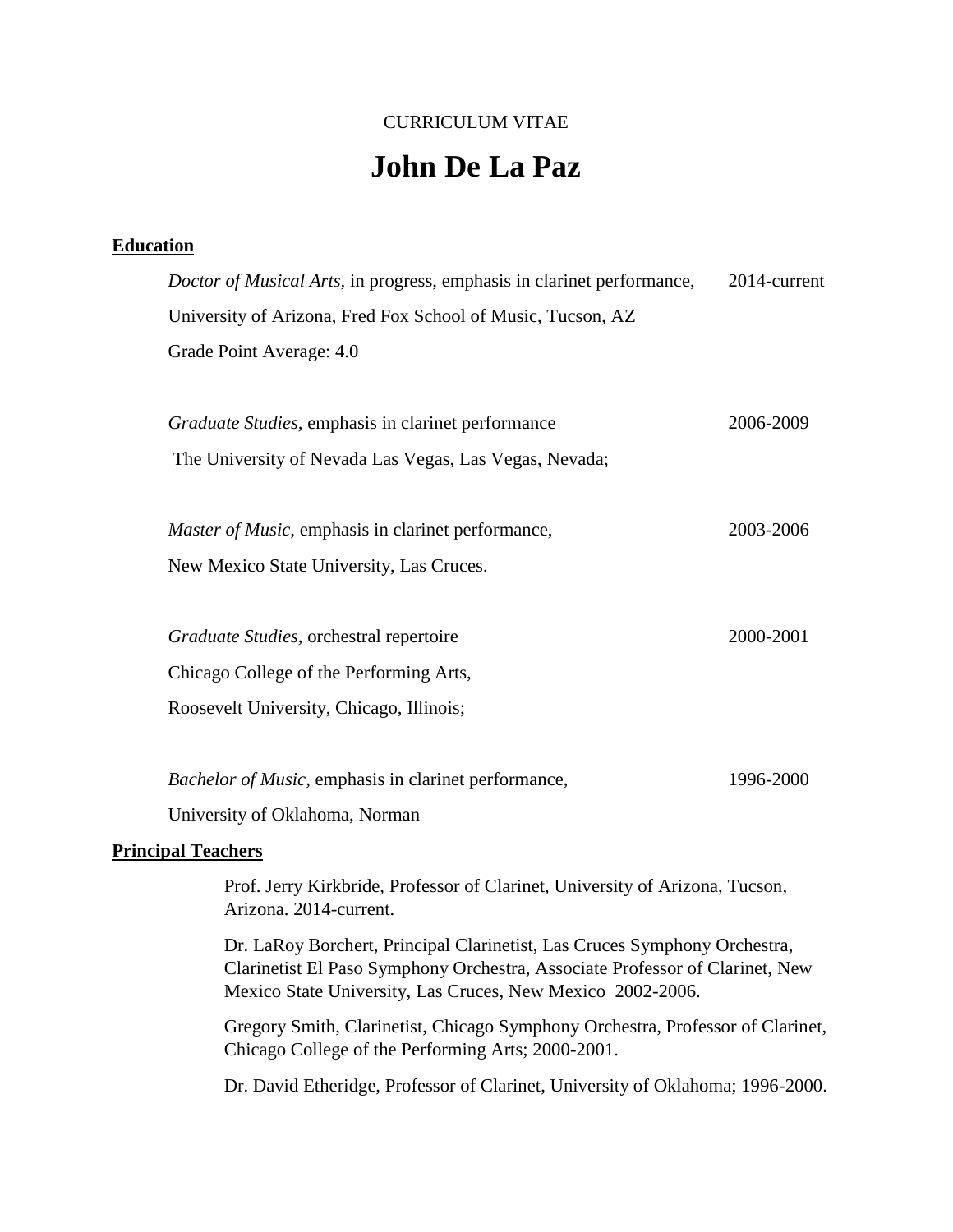Jozsef Balogh, former Principal Clarinetist, Budapest Symphony Orchestra; 1998.

Bradford Behn, Clarinetist, Tulsa Philharmonic Orchestra; 1998.

Dr. David Ross, Principal Clarinetist, El Paso Symphony Orchestra, Professor of Clarinet, The University of Texas at El Paso, El Paso Texas; 1993-1994.

John Pleasant, former Clarinetist, Jackson Symphony Orchestra, Clarinetist, El Paso Symphony Orchestra; 1989-1993.

#### **Masterclasses**

Mr. Anthony McGill, principal clarinetist New York Philharmonic Orchestra. 2014.

Mr. Daniel Gilbert, former clarinetist Cleveland Symphony. Associate professor of clarinet, University of Michigan. 2009

Mr. Russell Dagon, Professor Emeritus, Northwestern University: 2007

Dr. Robert Spring, Professor of Clarinet, Arizona State University; 2007

Dr. Richard Shanley, Professor of Clarinet Baylor University; 2002

Elsa Ludewig Vedehr, founding member; Vedehr Trio, Professor of Clarinet, Michigan State University; 1998, 2002.

Mr. Stanley Hasty, Professor Emeritus, Eastman School of Music; 1998.

Jozsef Balogh, former Principal Clarinetist, Budapest Symphony Orchestra; 1997.

F. Gerard Errante, author and noted pedagogue, former President, International Clarinet Association; 1996.

Steven Girko, former Principal Clarinetist, Dallas Symphony Orchestra; 1990.

#### **Teaching Experience**

*College Assistant Professor*, New Mexico State University, Las Cruces, NM. 2009-current.

*College Assistant Professor,* Dona Ana Community College, at New Mexico State University, Las Cruces, NM. 2009-current.

*Clarinet Professor, Professor of Music History*, El Paso Conservatory of Music, El Paso, Texas. 2009-2014.

*Instructor of Clarinet and Music Theory,* College of Southern Nevada, Las Vegas, NV. 2007-2009.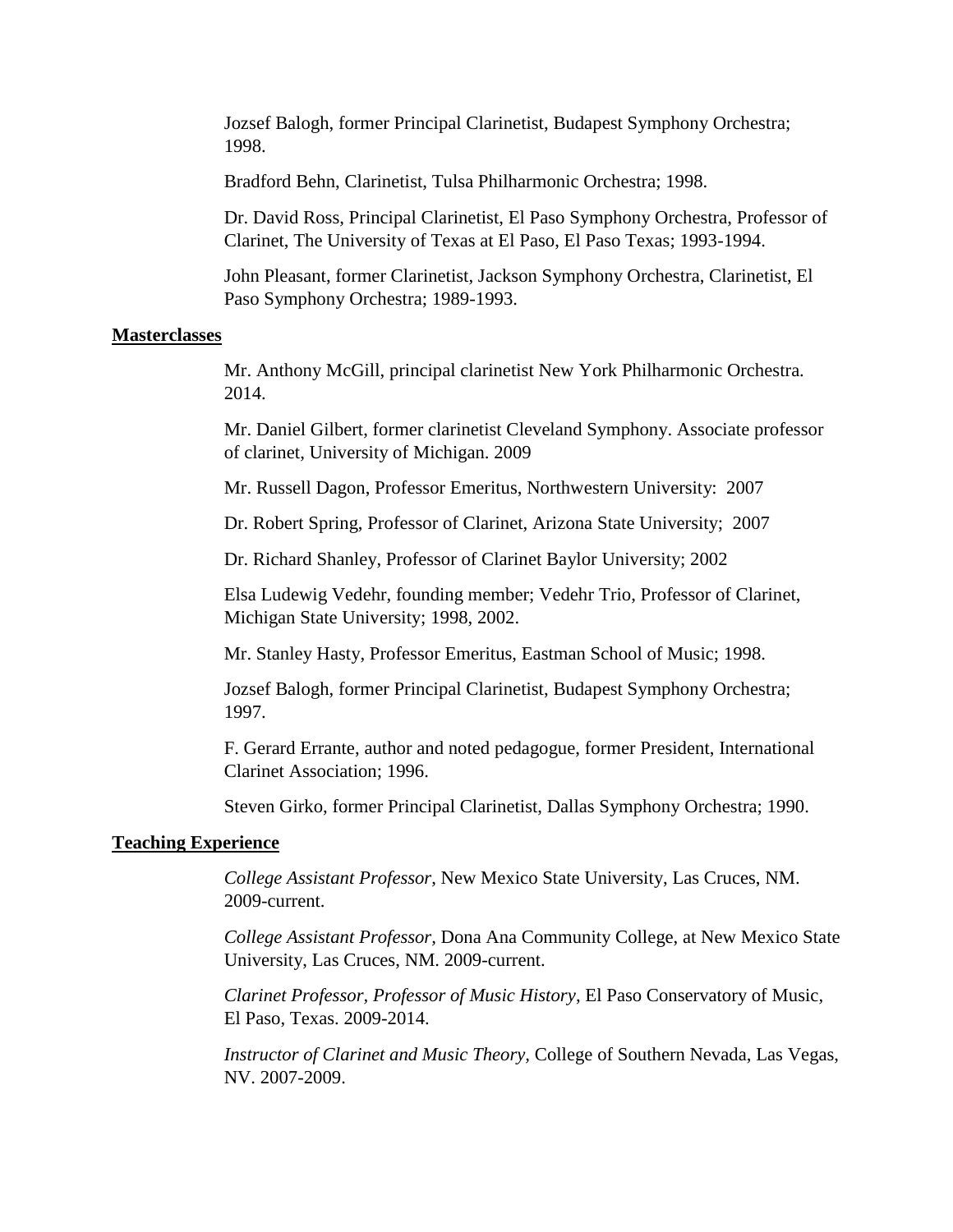*University Instructor,* University of Nevada Las Vegas, Las Vegas, NV.

*College Instructor,* Dona Ana Community College, at New Mexico State University, Las Cruces, NM. 2001-2006.

#### **Professional Ensemble Experience**

Principal Clarinetist, Sonoran Desert Chamber Players, Tucson, AZ. T. Andrè Feagin, music director. 2015-current.

Clarinetist, Arizona Contemporary Ensemble, Tucson, AZ. Professor Daniel Asia, artistic director. 2014-current.

Clarinetist, Arizona Symphony. University of Arizona, Fred Fox School of Muisc, Tucson, AZ. Dr. Thomas Cockrell, conductor. 2014-current.

Clarinetist, Orquestra Sinfonica de la Universidad Autónoma de Ciudad Juárez. Ciudad Juárez, Mexico. Maestro Guillermo Quezada Novela, conductor. 2012- 2014

Clarinetist, El Paso Symphony Orchestra, El Paso, TX. 2011-2013

Concert Master, University of Nevada Las Vegas, Wind Orchestra. Las Vegas, NV, Thomas G. Leslie, Takayoshi "Tad" Suzuki, conductors; 2006-2009

Clarinetist, Las Cruces Symphony Orchestra, Las Cruces, New Mexico. Lonnie Klein, conductor; 2003-2004, 2012-2013.

Clarinetist, University Orchestra, Chicago College of the Performing Arts, Chicago, Illinois; 2000.

Principal Clarinetist, University of Oklahoma Orchestra, Norman, Oklahoma, Alan Ross, conductor; 1998-2000.

Principal Clarinetist, Dona Ana Lyric Opera, Las Cruces, New Mexico, John Linford, director; 1992-1996.

Principal Clarinetist, University of Texas Symphony Orchestra, El Paso, Texas, Lawrence Gibson, conductor; 1993-1994.

Principal Clarinetist, Sinfonica Classica, Ciudad Juarez, Mexico, Elena Castaneda, conductor; 1993-1994.

Clarinetist, El Paso Symphony Orchestra, El Paso, Texas. Gurer Aykal, conductor; 1993-1994.

Clarinetist, Sun City Chorale, El Paso, Texas, Prentice Lofton, director; 1993- 1994.

Clarinetist, Las Cruces Symphony Orchestra, Las Cruces, New Mexico, Mariana Gabbi, conductor; 1994-1996.